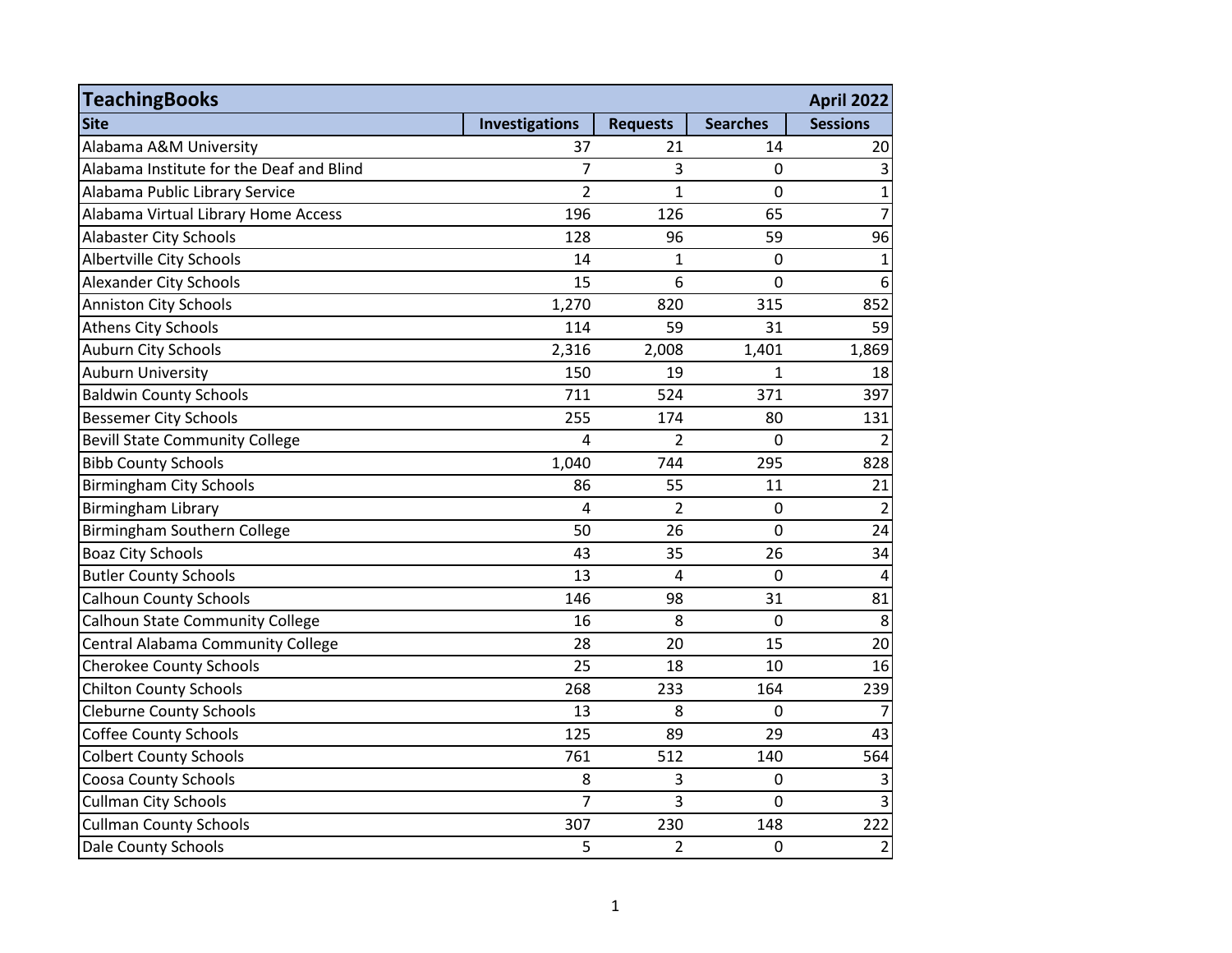| <b>Site</b>                        | <b>Investigations</b> | <b>Requests</b> | <b>Searches</b> | <b>Sessions</b> |
|------------------------------------|-----------------------|-----------------|-----------------|-----------------|
| <b>Dallas County Schools</b>       | 57                    | 44              | 30              | 42              |
| Daphne Public Library              | 21                    | 16              | $\overline{2}$  | 16              |
| <b>Decatur City Schools</b>        | 3                     | $\overline{2}$  | 0               | $\pmb{0}$       |
| <b>Decatur Public Library</b>      | 3                     | $\overline{2}$  | 0               | $\overline{2}$  |
| <b>DeKalb County Schools</b>       | 791                   | 534             | 224             | 94              |
| Dothan City Schools                | 32                    | 21              | 4               | $\mathbf{1}$    |
| <b>Elmore County Schools</b>       | 350                   | 249             | 103             | 279             |
| <b>Enterprise City Schools</b>     | 24                    | 17              | 11              | 17              |
| <b>Etowah County Schools</b>       | 923                   | 666             | 402             | 643             |
| <b>Florence City Schools</b>       | 31                    | 17              | 9               | 16              |
| Florence-Lauderdale Public Library | 18                    | 13              | 9               | 13              |
| Fort Payne City Schools            | 71                    | 35              | 13              | 35              |
| Geneva City Schools                | 48                    | 37              | 16              | 30              |
| <b>Geneva County Schools</b>       | $\mathbf 0$           | $\overline{0}$  | 0               | $\mathbf 0$     |
| <b>Greene County Schools</b>       | 1,570                 | 1,134           | 430             | 897             |
| <b>Gulf Shores City Schools</b>    | 6                     | 1               | 0               | $\mathbf{1}$    |
| Haleyville City Schools            | $\overline{2}$        | $\mathbf{1}$    | 0               | $\mathbf{1}$    |
| Helena Library                     | 62                    | 41              | 20              | 34              |
| <b>Homewood City Schools</b>       | 171                   | 131             | 63              | 150             |
| Homewood Public Library            | 111                   | 83              | 11              | 10              |
| <b>Hoover City Schools</b>         | 481                   | 332             | 194             | 318             |
| <b>Houston County Schools</b>      | 3,877                 | 2,789           | 1,308           | 3,082           |
| Huntingdon College                 | 30                    | 17              | 0               | 17              |
| Huntsville City Schools            | 576                   | 372             | 216             | 319             |
| Ingram State Technical College     | 51                    | 24              | 7               | 11              |
| <b>Jackson County Schools</b>      | 43                    | 26              | 11              | 5               |
| Jacksonville City Schools          | 12                    | 6               | 0               | $\overline{6}$  |
| Jacksonville State University      | 10                    | 5               | 0               | 5               |
| Jefferson County Library Coop      | 265                   | 172             | 114             | 171             |
| Jefferson County Schools           | 282                   | 204             | 90              | 10              |
| <b>Lamar County Schools</b>        | 23                    | 18              | 12              | 17              |
| <b>Lawrence County Schools</b>     | 6                     | 3               | 0               | $\mathsf 3$     |
| Lee County Schools                 | 312                   | 166             | 46              | 66              |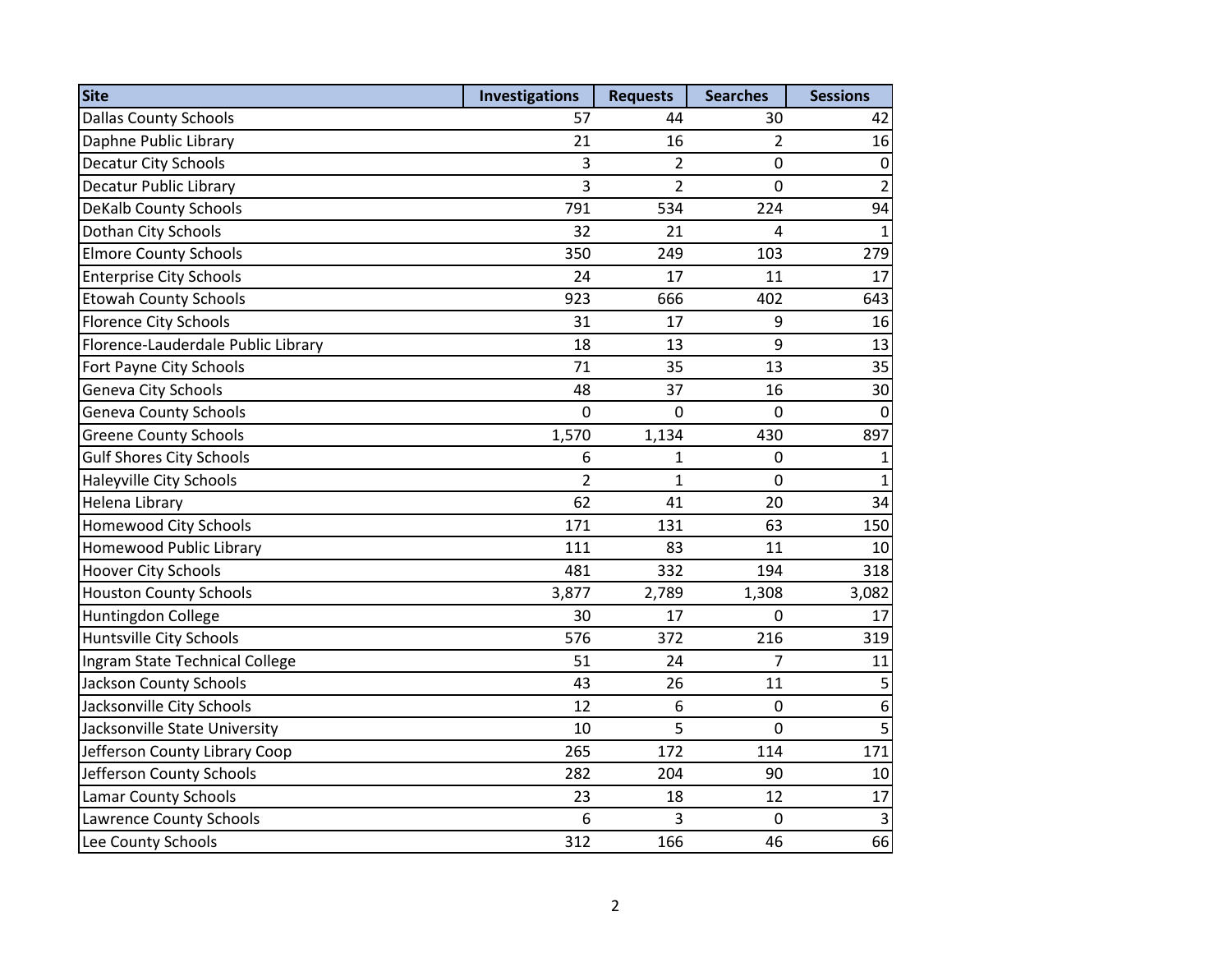| Site                               | <b>Investigations</b> | <b>Requests</b> | <b>Searches</b> | <b>Sessions</b>  |
|------------------------------------|-----------------------|-----------------|-----------------|------------------|
| <b>Limestone County Schools</b>    | 7                     | 4               | 1               | $\overline{4}$   |
| Linden City Schools                | 154                   | 121             | 9               | 139              |
| <b>Lowndes County Schools</b>      | 8                     | 0               | $\overline{0}$  | 0                |
| <b>Madison City Schools</b>        | 629                   | 448             | 291             | 428              |
| <b>Marshall County Schools</b>     | 43                    | 18              | 12              | 18               |
| Midfield City Schools              | $\overline{2}$        | $\mathbf{1}$    | $\overline{0}$  | $\mathbf{1}$     |
| Mobile County Public Schools       | 9,005                 | 6,248           | 2,499           | 6,396            |
| Mobile Public Library              | 30                    | 24              | 20              | 24               |
| <b>Monroe County Schools</b>       | 5                     | $\overline{2}$  | $\mathbf 0$     | $\overline{2}$   |
| <b>Montgomery County Schools</b>   | 4,602                 | 3,042           | 1,027           | 3,131            |
| <b>Morgan County Schools</b>       | 100                   | 48              | $\mathbf 0$     | 48               |
| Mountain Brook City Schools        | 8,376                 | 5,086           | 1,629           | 4,834            |
| <b>Muscle Shoals City Schools</b>  | 10                    | 1               | $\mathbf 0$     | $\mathbf{1}$     |
| North Shelby Library               | $\overline{2}$        | $\overline{1}$  | $\mathbf 0$     | $\mathbf{1}$     |
| Northwest Shoals Community College | 45                    | 40              | 34              | 40               |
| <b>Oneonta City Schools</b>        | 3                     | $\overline{2}$  | $\mathbf 0$     | $\pmb{0}$        |
| Opelika City Schools               | 51                    | 31              | 11              | 12               |
| <b>Oxford City Schools</b>         | 37                    | 26              | $\overline{2}$  | 23               |
| Phenix City Schools                | 116                   | 6               | $\mathbf 0$     | $\boldsymbol{6}$ |
| <b>Pickens County Schools</b>      | 109                   | 85              | 49              | 84               |
| Pike County Schools                | 157                   | 104             | 58              | 101              |
| Pike Road City Schools             | $\overline{2}$        | $\mathbf{1}$    | $\mathbf 0$     | $\mathbf{1}$     |
| <b>Randolph County Schools</b>     | 390                   | 310             | 192             | 92               |
| Roanoke City Schools               | 34                    | 31              | 28              | 31               |
| Roy Downs Memorial Calera Library  | $\overline{2}$        | $\mathbf{1}$    | $\mathbf 0$     | $\mathbf{1}$     |
| <b>Russell County Schools</b>      | 1,134                 | 795             | 398             | 858              |
| Samford University                 | 23                    | 11              | $\overline{0}$  | 11               |
| Saraland City Schools              | 68                    | 55              | 26              | 32               |
| Selma Public Library               | 677                   | 400             | 99              | 272              |
| <b>Shelby County Schools</b>       | 3,045                 | 2,218           | 1,397           | 1,621            |
| Shelton State Community College    | 21                    | 13              | 6               | 13               |
| Southern Union State College       | $\overline{4}$        | 3               | $\overline{2}$  | $\mathsf 3$      |
| Spanish Fort Public Library        | 23                    | 12              | $\mathbf{1}$    | $\pmb{4}$        |